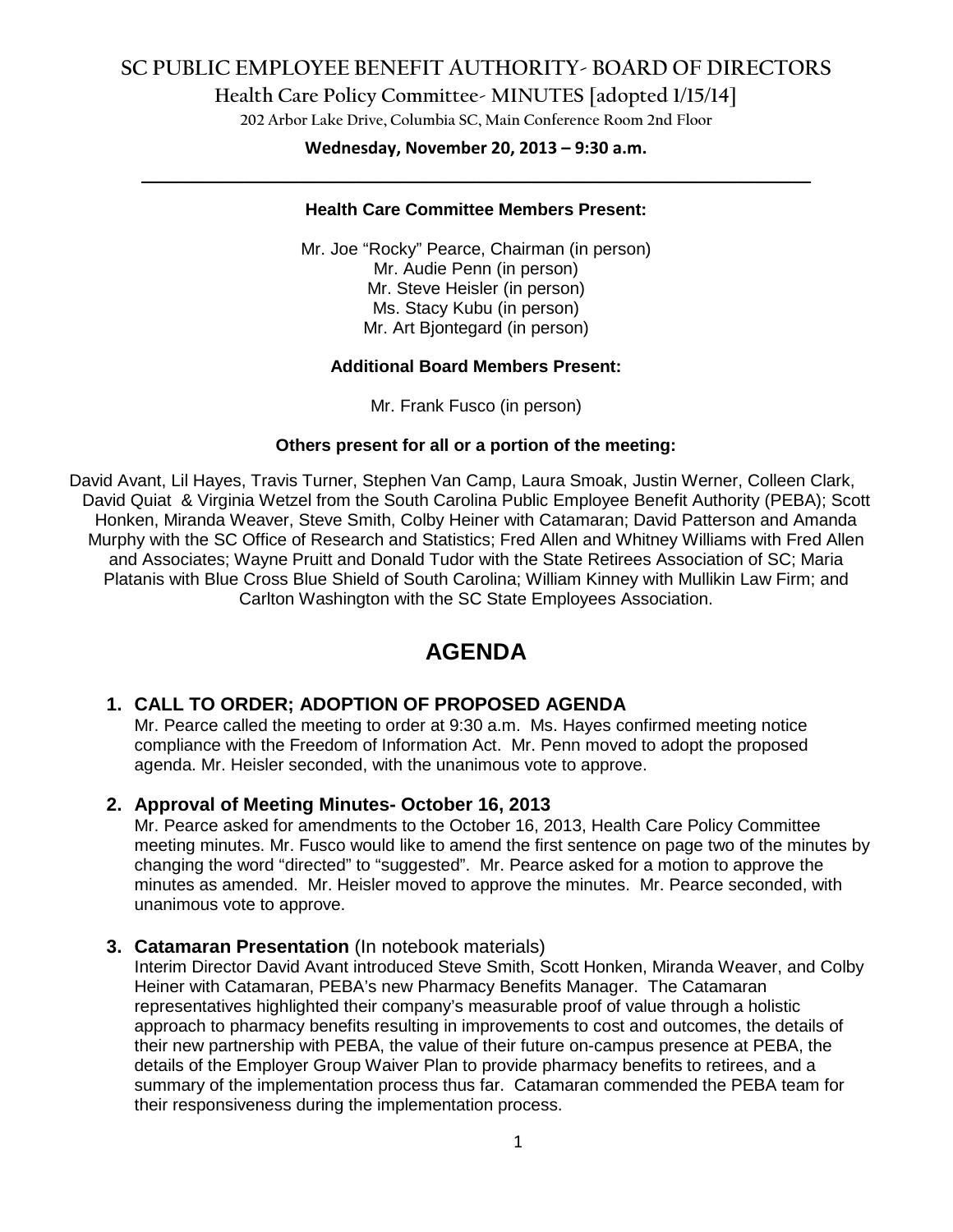### **SC PUBLIC EMPLOYEE BENEFIT AUTHORITY- BOARD OF DIRECTORS**

**Health Care Policy Committee- MINUTES [adopted 1/15/14]**

**202 Arbor Lake Drive, Columbia SC, Main Conference Room 2nd Floor**

# **Wednesday, November 20, 2013 – 9:30 a.m. \_\_\_\_\_\_\_\_\_\_\_\_\_\_\_\_\_\_\_\_\_\_\_\_\_\_\_\_\_\_\_\_\_\_\_\_\_\_\_\_\_\_\_\_\_\_\_\_\_\_\_\_\_\_\_\_\_\_\_\_\_\_\_\_\_\_\_\_\_\_\_\_**

There was discussion regarding the co-branding of PEBA and Catamaran on all member communications, the contractually required member satisfaction survey, Catamaran's Medication Therapy Management Program (MTM) designed for members who require chronic medications, the claim dispute process and related appeals structure, Catamaran's recommendation of data exchange and usage of analytics to target high risk population to insure proper management, the implementation of new pharmacy benefits cards separate from Health Insurance Cards provided by Blue Cross Blue Shield, the new mobile app features/ solutions available to members, and Catamarans annual Client Advisory Board meeting to be held at the Catamaran Innovation Center in Chicago.

### **4. Health Analytics** (In notebook materials)

Mr. Pearce introduced W. David Patterson, Ph.D, Chief of Health and Demographics for the SC Office of Research and Statistics who presented a report on health care quality and cost reduction based on the need for care coordination and patient engagement. Dr. Patterson explained that health care trends are now centered on improving the health of the population by engaging the patient to ultimately reduce the per capita cost of care. He highlighted a breakdown of the State Health Plan's cost associated with chronic and non chronic conditions based upon claims data gathered from the 2012 plan year. The projection of cost associated with chronic conditions is anticipated to escalating disproportionately without future coordination of care and patient engagement. He indicated the following health condition outliers that could benefit significantly benefit from patient coordination and management of care: Asthma, Coronary Artery Disease, Congestive Heart Failure, Chronic Obstructive Pulmonary Disorder, Diabetes, Hyperlipidemia, and Hypertension. It was noted that better health care management of members suffering from Hyperlipidemia and Hypertension could potentially reduce the quantity of those suffering from the remaining outlier conditions and ultimately reduce the overall cost to the plan. Dr. Patterson provided a Patient Engagement Framework offered by the National eHealth Collaborative that informs, engages, empowers, partners, and creates a health community for the patient.

There was discussion regarding the creation of a Communication and Engagement Plan for subscribers of the State Health Plan and the importance of collecting, sharing, and measuring data to better manage health outcomes.

### **5. Reports to the Legislature** (In notebook materials)

#### 2012 Abortion Report

Pursuant to Fiscal Year 13/14 Appropriations Act, Proviso 105.4, the Public Employee Benefit Authority must determine the amount of the total premium paid for health coverage necessary to cover the risks associated with reimbursing participants in the plan for obtaining an abortion in the circumstances covered by this provision. The determination must be based on actuarial data and empirical study in the same manner and by the same method that other risks are adjusted for in similar circumstances. The plan must report this determination annually to the respective Chairmen of the Senate Finance Committee and the House Ways and Means Committee.

Mr. Avant presented a report indicating the State Health Plan's portion of total member premiums paid to cover abortions performed under the Plan for 2012. The Committee received this as